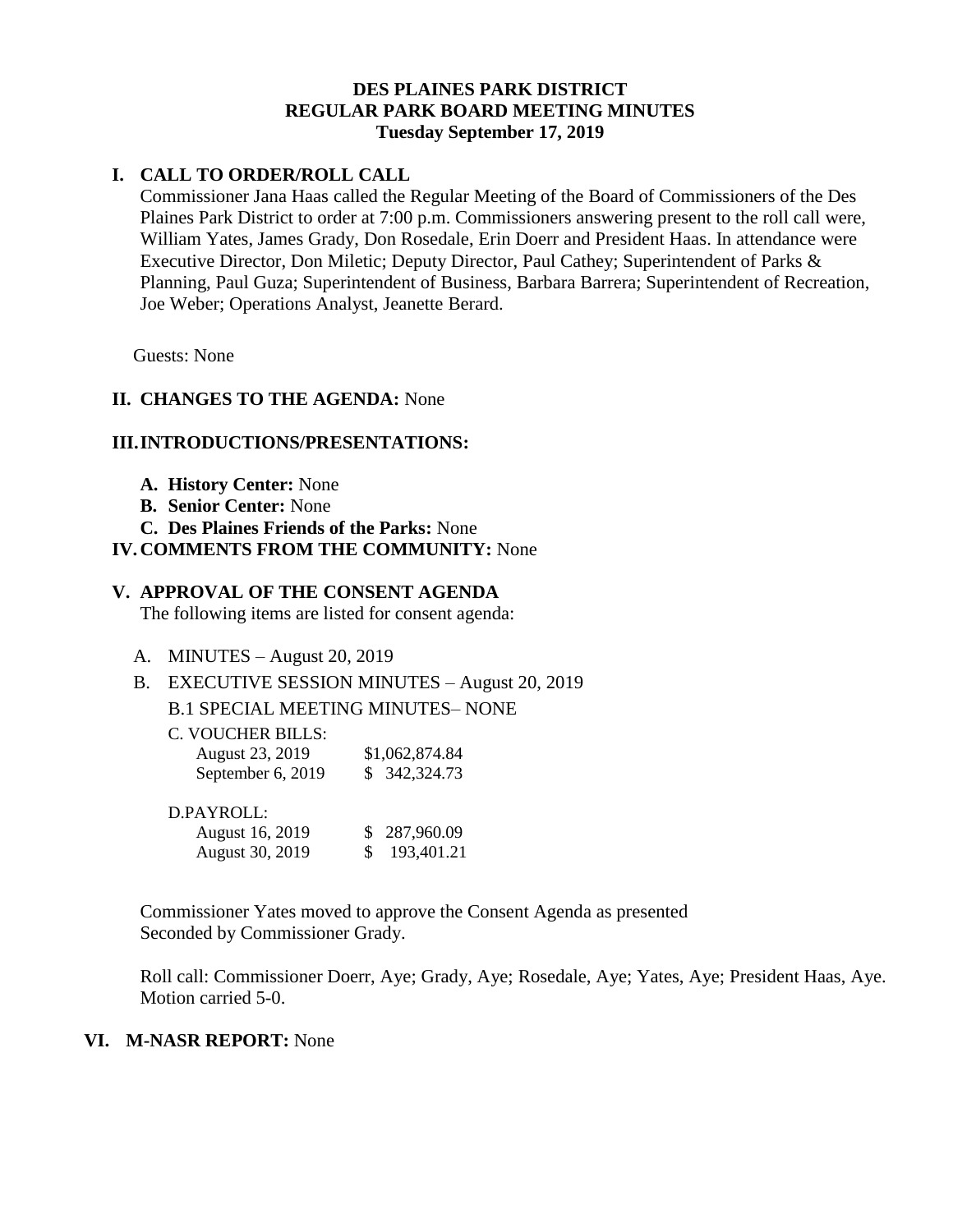# **VII. MONTHLY REPORTS**

# **A. EXECUTIVE DIRECTOR:**

Executive Director Don Miletic reviewed items contained in his written report, in addition to:

- Great Fall Fest, praised staff for a great job, had record breaking numbers for Saturday, and only had one incident, it was a preexisting health condition. We did have to cancel the Car Show due to the wet conditions on Sunday morning.
- Received an email from Chief Kushner about needing to look at other security options for Fall Fest as the police force does not have large numbers and suggested hiring a private company. They have stated they will not be providing support for the DASH 5K Race.
- Met with the Grant Administrator at Centennial Park and Lake Park, looking at a fast timeline with decisions made end of October beginning of November.
- Blue Fire will complete the Playbook for winter 2019 to provide Gene additional time to do other things.
- Lake Park Shoreline restoration will first require us to disconnect the existing release pipe that currently takes the water to an MWRD treatment plant and install a new pipe for \$500,000 for the water to go into the city's storm sewer.
- Working on a plan with the Blue Green Algae at Lake Opeka
- Included an Access Policy for non-employees; this was reviewed by the attorney.
- Impact Fees are anticipated to be \$286,000.00 from the Ellinwood Project.

Discussion: Commissioner Grady said the police response to Fall Fest was unacceptable, as this is one of the best shows put on for the people of Des Plaines and surrounding areas. Commissioner Grady wants to make sure the Alderman know about the response to Fall Fest. President Haas agreed that having the visual of the police there is needed. Commissioner Doerr asked if there is a timeline to determine the security plan with the city. Executive Director Miletic stated they would like to find a solution sooner rather than later.

# **B. DEPUTY DIRECTOR:**

Deputy Director Paul Cathey reviewed items contained in his written report in addition to:

- Thank you to staff for providing a great team effort at Fall Fest. Everyone was helping out where they were needed.
- Lake Opeka's Blue Green Algae was found in the entire lake, therefore we will be moving forward with treating the water and the first treatment was completed on 9/17/19. Aerators will be added to the lake to help put more oxygen back into the water. The will be retesting the water later this week.
- The Golf Center Des Plaines has also flooded, at this time we can still access the balls and the water is starting to go down.

Discussion: President Haas asked where the aerators are going. Deputy Director Cathey stated they will be put in by the marina and golf course, and will move throughout the lake. These may become permanent features in the future for the lake. Commissioner Rosedale asked if there is anything to do to help with run off or fertilizer. Deputy Director Cathey stated that they only fertilize one time a year with the granules. And they use liquid fertilizer to feed the plants which is absorbed right away. Commissioner Grady asked if we know what water is drained into the lake. Executive Director Miletic and Deputy Director Cathey stated they are looking to test the storm water run-off and map out the pipe ways leading into Lake Opeka.

# **B.1 PARKS & PLANNING DEPARTMENT:**

Superintendent Paul Guza reviewed items for Park and Planning contained in his written report, in addition to: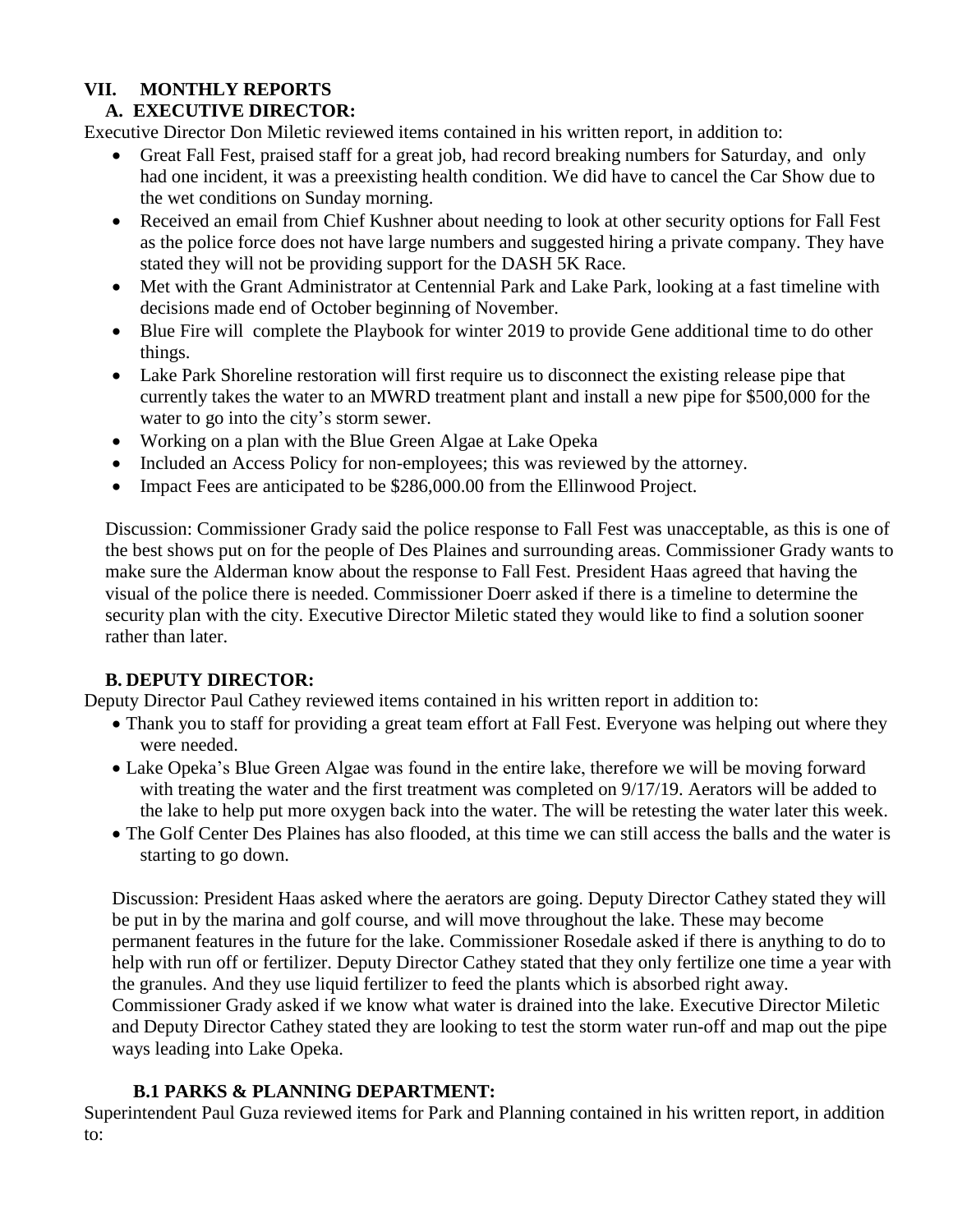- First Fall Fest was very encouraging to see the respect between each department working. Learned a lot during the set up and the day of event.
- Will be completing a Fall Training Camp for the Park Department.
- Will be continuing the "Park It" clean up to about 7 more parks each year to help make sure they are clean and spruced up on a shorter timeline.
- Working on the Leisure Center Garden Walk
- Prairie Lakes Parking Lot is now complete for stage 1

Discussion: Commissioner Grady commented on the lighting in the Prairie Lakes Hallway. President Haas mentioned using Clean Up Give Back for volunteers at Fall Fest next year.

## **B.2 RECREATION DEPARTMENT:**

Superintendent of Recreation Joe Weber reviewed items contained in his written report, in addition to:

- Fall Fest amazing to see all the departments working together
- Prairie Lakes parking lot was not 100 % ready on the first day of opening, however staff worked together to make sure all patrons were able to find parking. This was a great way to meet all of the members.
- Adjustments for DASH 5K at Lake Park
- Working with the Chamber for Fall Fest, Winter Wonderland, Glow Golf Event- scheduled for 9/28
- Learning the process of affiliations and rentals for programs and fields.

Discussion: Commissioner Grady asked if we had heard of "paddle ball" or saw the courts at Glenview Park District. Superintendent Weber stated he would look into it. Commissioner Rosedale asked if he knew why the YMCA skate park was being taken down. Superintendent Weber stated he would look into it.

# **C.BUSINESS DEPARTMENT**

Superintendent Barbara Barrera reviewed items contained in her written report, in addition to:

- The Audit will be available to the Park Board for public hearing and approval on October 15.
- Fall Fest had a lot of staff in carnival sales, beer tickets and thank you
- Helping Trisha with MNASR budget
- Worked on GATA input for grants with Don and Jeanette
- Continued on Distinguished Agency items
- Looking at server upgrades for this Fall/Winter or next Fall/Winter
- IMRF meeting on August 22 was very successful

Discussion: None

## **FINANCIAL REPORT**

Superintendent of Business Barbara Barrera presented the monthly financial report.

Commissioner Rosedale moved to accept the Financial Report for September 17, 2019 subject to audit and placing a copy on file.

Seconded by Commissioner Grady

Discussion: President Haas stated that they pool revenues looked like they were able to recover as the summer went on and the weather continued to be better. Superintendent Barrera stated the only pool that was not able to increase revenue was Chippewa Pool and that is believed to be due to the road construction at the circle.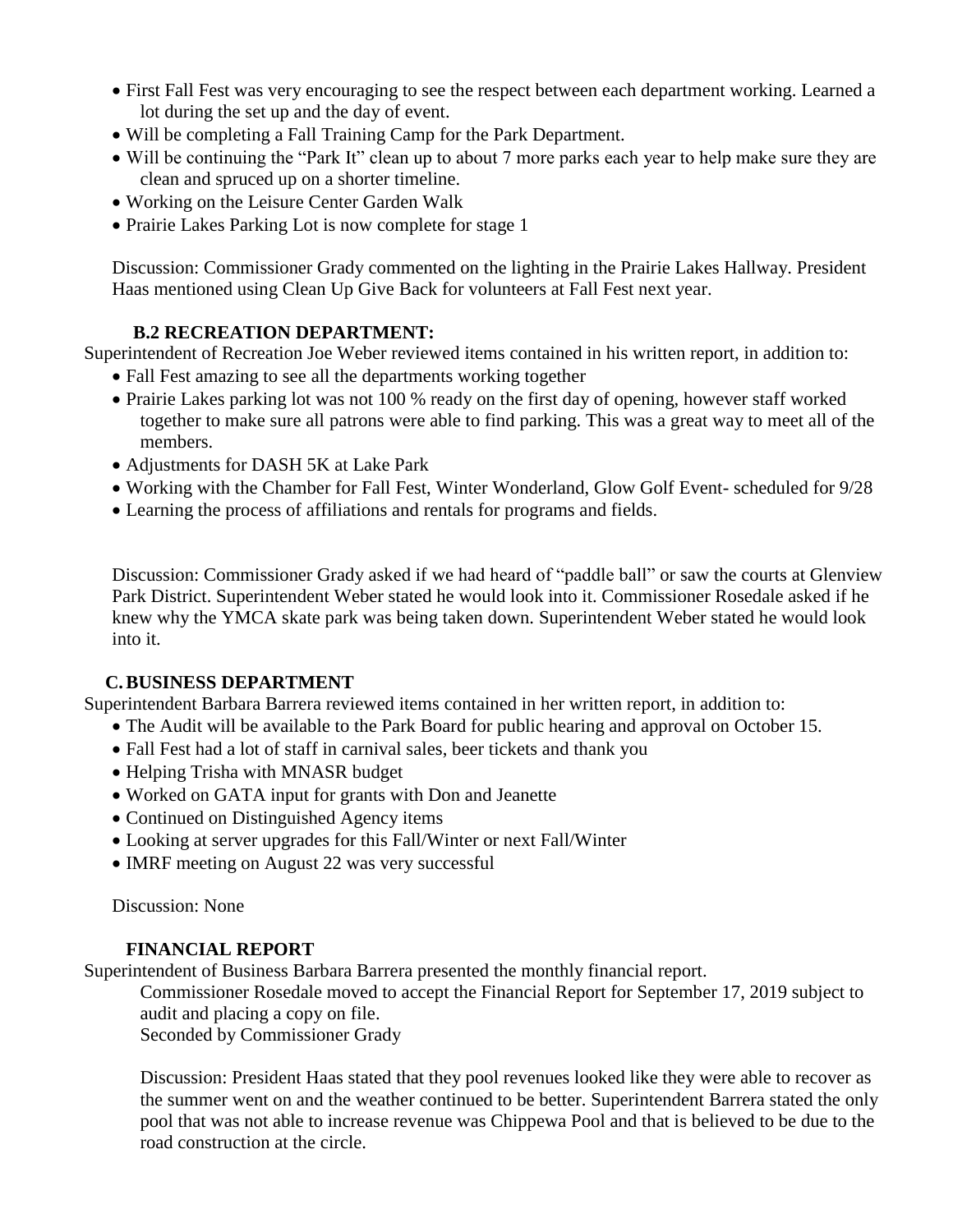Roll call: Commissioner Doerr, Aye; Grady, Aye; Rosedale, Aye; Yates, Aye; President Haas, Aye. Motion carried 5-0.

### **IIX. UNFINISHED BUSINESS: PLCC Indoor Pool**

Executive Director Miletic stated

- Received a letter from IDPH about a potential trip hazard within the wellness pool, looking to discuss with architect and construction manager.
- We will go forward with the Nicor 4 inch gas line to be hooked to the new meter at the cost of \$48,000. Based on the information from the architect and construction manager and the possibilities of future expansion of Prairie Lakes and predicted Polar Vortexes, this is the best plan to insure the building is running properly.

Superintendent Barrera reviewed Indoor Pool Project Costs Spreadsheet and balance.

Discussion: None

#### **IX. NEW BUSINESS:**

## **A. Agenda Item 9-A: Approval of 2019 ADA Compliance Plan**

Operations Analyst Jeanette Berard reviewed the information presented in the memo; a review and evaluation of services, programs and policies, with an overview of the ADA Transition Plan including completed items, work orders and larger construction projects.

Commissioner Grady made the motion **"I move the Park Board of Commissioners approve the 2019 ADA Compliance Plan, which includes a review of both the ADA Transition Plan and Self Evaluation."**

Seconded by Commissioner Yates

Discussion: Commissioner Grady asked if the Non District Property was in reference to Iroquois. Operations Analyst Berard stated Iroquois Pool is the only Non-District Property on the plan.

Roll call: Commissioner Doerr, Aye; Grady, Aye; Rosedale, Aye; Yates, Aye; President Haas, Aye. Motion carried 5-0.

#### **B. Agenda Item 9-B: Approval of Golf Center Des Plaines Golf Ball Bids**

Deputy Director Cathey reviewed the information in the memo.

Commissioner Doerr made the motion **"I move that the Park Board of Commissioners approve the purchase of range balls from Cleveland/Srixon in the amount of \$50,625 for white and yellow limited flight golf range balls for Year 1 and Year 2 and \$53,439.50 for Year 3 Option."**

Seconded by Commissioner Rosedale.

Discussion: President Haas asked if we have had good service and are happy with this group. Deputy Director Cathey stated yes this is a quality ball that works well in our system and a fair price.

Roll call: Commissioner Doerr, Aye; Grady, Aye; Rosedale, Aye; Yates, Aye; President Haas, Aye. Motion carried 5-0.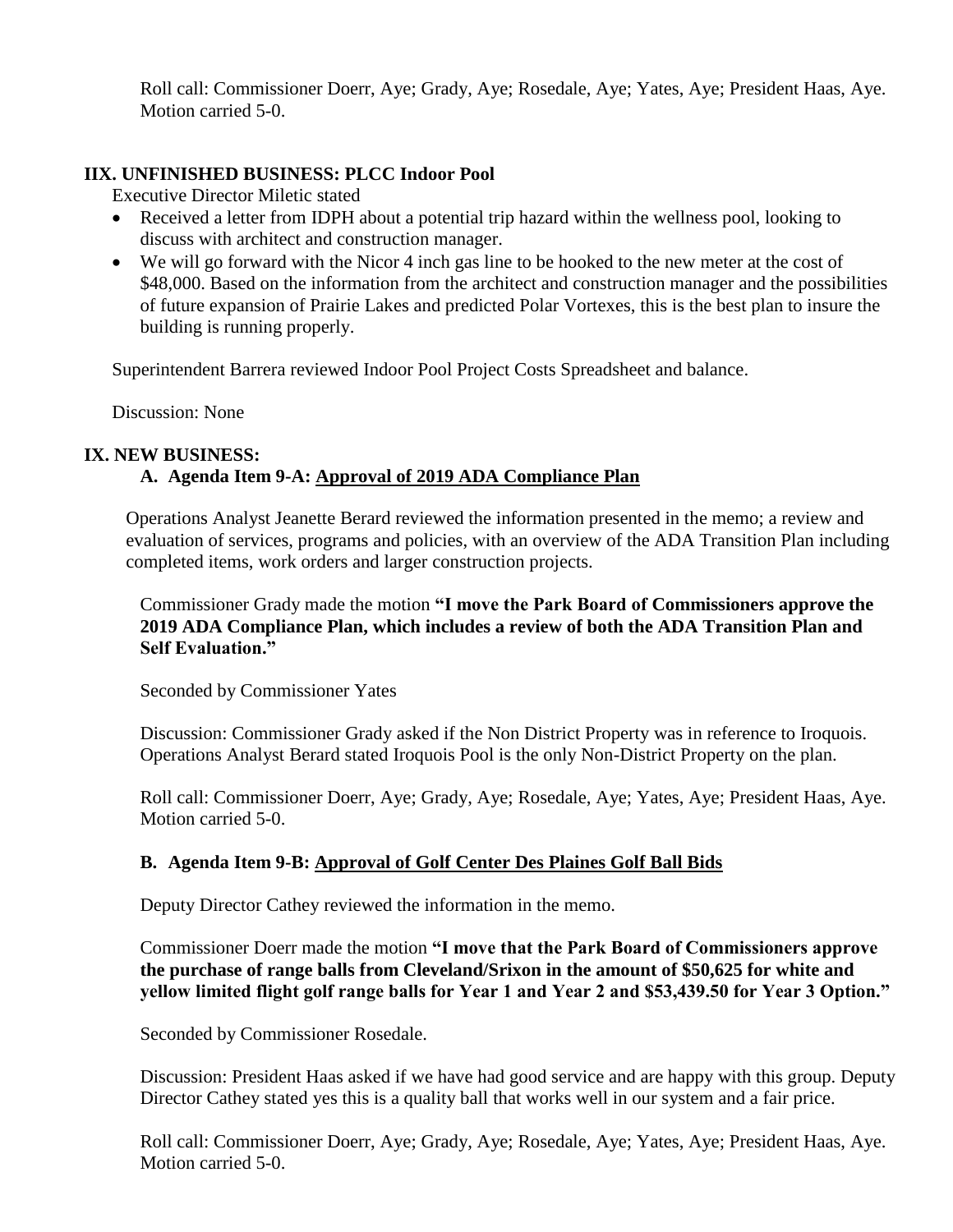## **C. Agenda Item 9-C: Approval of Bid for Mountain View Pond Sediment Removal**

Superintendent Guza reviewed the information in the memo and passed around a map for the location of the sediment removal and storage.

Commissioner Grady made the motion **"I move the Park Board of Commissioners to approve awarding a contract to Organic Sediment Removal Systems from Necedah, WI to provide services to remove pond sediment from the Mountain View Mine and Adventure Center pond in the amount of \$49,835.00."**

Seconded by CommissionerYates

Discussion: Commissioner Grady asked if the pond sediment removal would take place at the same time of the  $7<sup>th</sup>$  hole repair. Superintendent Guza stated they are actively repairing the seventh hole and have patched numerous areas; however that should not interfere with normal operations. The sediment removal will be 1 day with limited sulfur smell while it is completed. Commissioner Rosedale the status of the other Prairie Lakes Ponds. Deputy Director Cathey stated those ponds are in need of cleaning as well, however the water intake of those are controlled by the City of Des Plaines.

Roll call: Commissioner Doerr, Aye; Grady, Aye; Rosedale, Aye; Yates, Aye; President Haas, Aye. Motion carried 5-0.

## **D. Agenda Item 9-D: Approval of Series 2019 General Obligation Bond Proposal**

Superintendent Barrera reviewed the information in the memo.

Commissioner Rosedale made the motion **"I move that the Board of Commissioners authorize staff to proceed with notification requirements and scheduling of a public hearing under the Bond Issue Notification Act (BINA) of the Board's intent to issue up to \$1,350,000 in General Obligation Limited Tax Park Bonds, Series 2019. The BINA hearing to be held at 7:00pm on October 15, 2019."**

Seconded by Commissioner Grady

Discussion: None

Roll call: Commissioner Doerr, Aye; Grady, Aye; Rosedale, Aye; Yates, Aye; President Haas, Aye. Motion carried 5-0.

## **E. Agenda Item 9-E: Approval of Intra-fund Transfer in Golf Center Fund, Resolution #19-01**

Superintendent Barrera reviewed the information in the memo.

Commissioner Grady made the motion "**I move that the Board of Commissioners approve Resolution No. 19-01, "A RESOLUTION APPROVING CERTAIN BUDGET AND**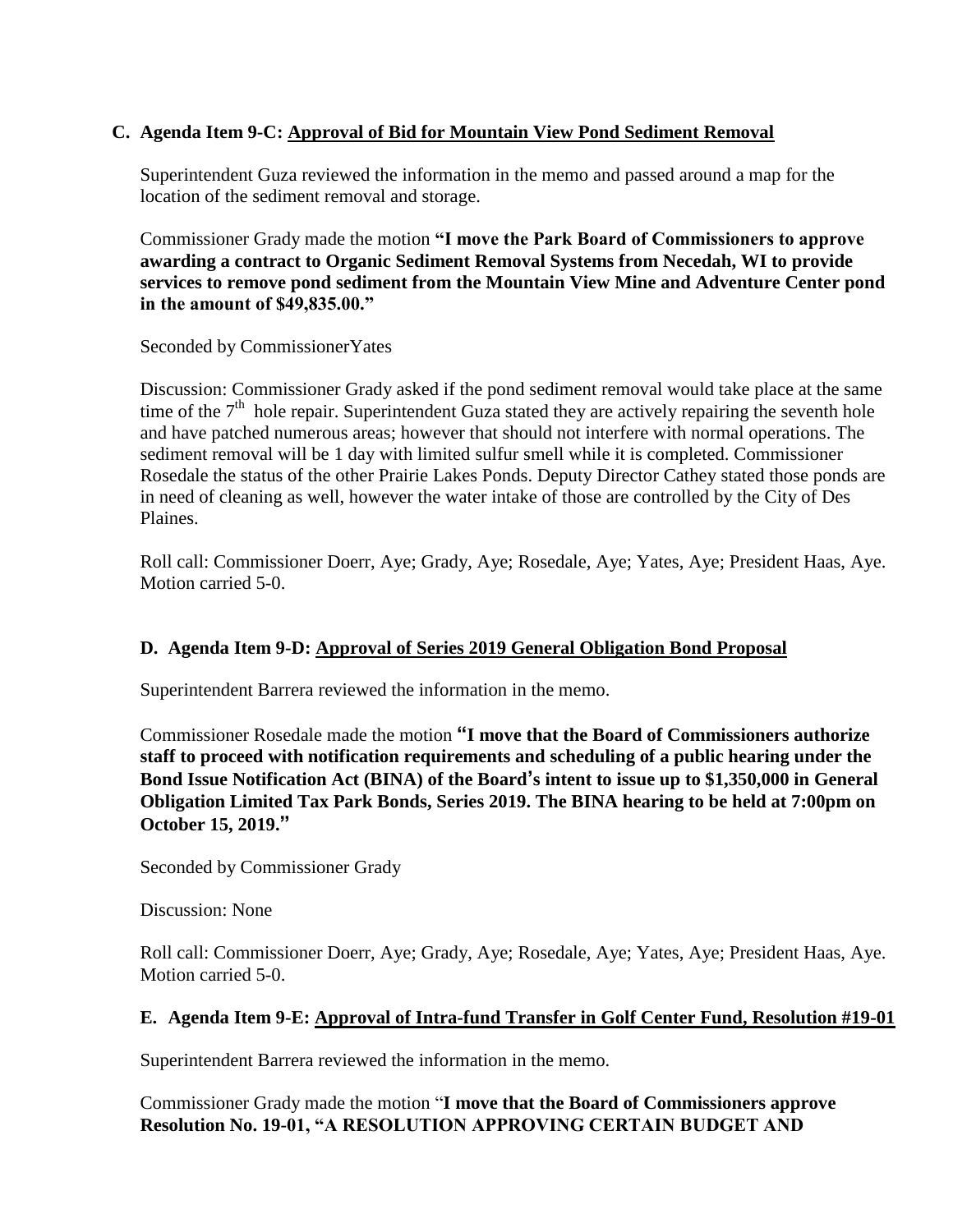## **APPROPRIATION ORDINANCE INTRAFUND LINE ITEM TRANSFERS PURSUANT TO §4-4 OF THE PARK DISTRICT CODE."**

Seconded by Commissioner Doerr

Discussion: President Haas stated they are moving the money from one line item to another inside of the same General Ledger Account, and this is a safety first measure.

Roll call: Commissioner Doerr, Aye; Grady, Aye; Rosedale, Aye; Yates, Aye; President Haas, Aye. Motion carried 5-0.

## **F. Agenda Item 9-F: Approval of Golf Center Stair Replacement Bid**

Deputy Director Cathey reviewed the information in the memo in addition to

- Attempts have been made over the last 10 years to fix the stairs in house
- The budget was aligned with the cost of completing one set of stairs each year.
- Based on the current state of the stairs, it is important to complete both as soon as possible
- Once approved he will contact Kovilic Construction to begin the process of the project.
- The stairs will be the same kind used at the big slides of Mystic Waters, which still look brand new.

Commissioner Grady made the motion **"I move the Park Board of Commissioners approve the bid submitted by Kovilic Construction, Franklin Park, IL for the Golf Center Stair Replacement Project in the base bid amount of \$239,000.00 and accept Alternate No. 3 for \$5,000.00 for a total contract amount of \$244,000.00."**

Seconded by Commissioner Yates

Discussion: None

Roll call: Commissioner Doerr, Aye; Grady, Aye; Rosedale, Aye; Yates, Aye; President Haas, Aye. Motion carried 5-0.

## **X. CORRESPONDENCE:**

- A. Grady Family
- B. Maine Township
- C. Sisters of the Holy Family of Nazareth
- D. The Liponi Foundation for Special Recreation
- E. St. Phillip's Episcopal Church
- F. Des Plaines Public Library
- G. Des Plaines Youth Commission

Discussion: None

## **XI. COMMISSIONER COMMENTS:**

**Commissioner Doerr:** Learning a lot in this new role. At lot of improvements being made at Prairie Lakes. There is a lot that goes on behind the scenes